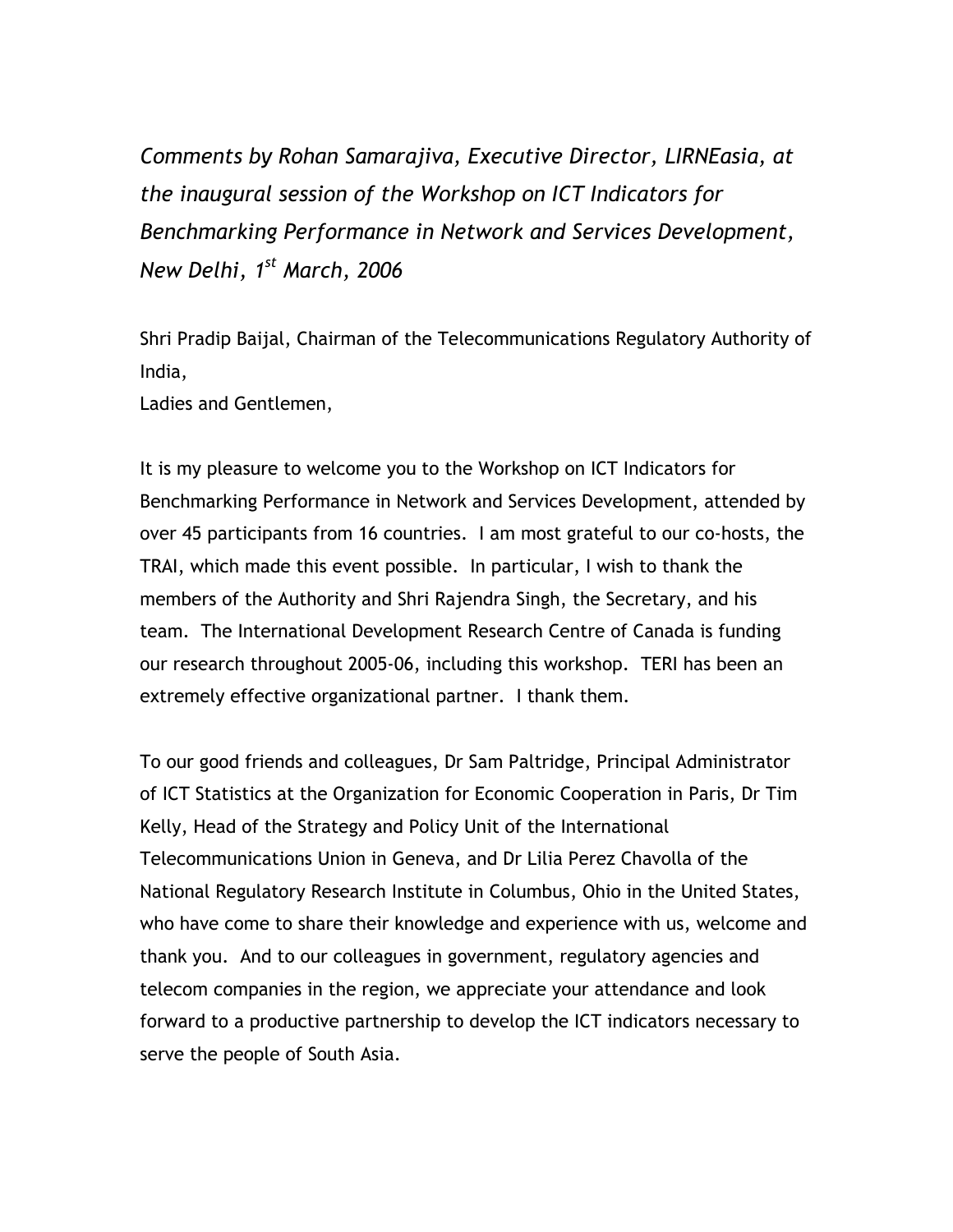This workshop is about measuring performance, over time and across countries. It is about understanding whether or not our policies are working and how they can be made to work better.

I would like to illustrate the task before us in relation to our organization, LIRNE*asia*. This way, I can kill two birds with one stone.

Any effective organization, including a Ministry, a Regulatory Agency and a research organization, must be able to answer the following simple questions (or must at least try):

- What is it that you do?
- Why?
- **What is success?**
- **What is evidence of success?**

We are still working on the answers, but I will explain our thinking, the same thinking that led us, with this workshop, to initiate the process of developing accurate performance indicators appropriate for our region.

## **What is it that we do?**

According to our mission statement, we seek to

- **Catalyze** the reform of the laws, policies and regulations to enable those uses; and
- **Build** Asia-based human capacity through research, training, consulting and advocacy

## **Why?**

To **improve** the lives of the people of Asia by facilitating their use of information and communication technologies.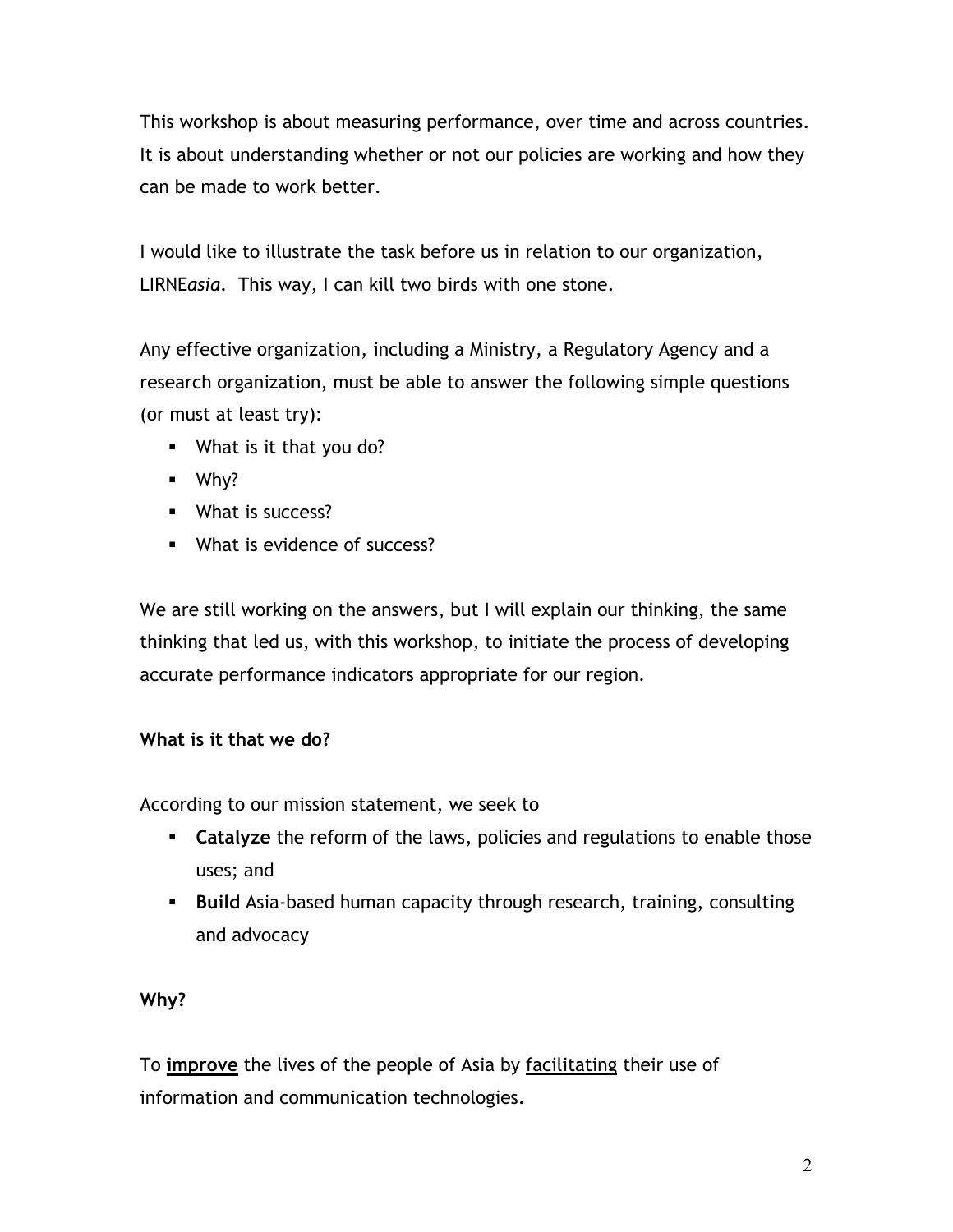This too comes from our mission statement. We believe that ICTs can improve the lives of our people. In the end, what really matters is that.

## **What is success?**

If I were back in the university, I might have been tempted to say that success is measured by the recognition by peers. But, I am no longer in the university and we go beyond that. We want our research to influence stakeholders: governments, regulatory agencies, the private sector, the operators, the media, the public, civil society. But what is influence without effect? We want our research and capacity building to result in changes to laws, policies, regulation, and most importantly in implementation. But even that is not enough. Success means that people's lives are improved.

## **What is evidence of success?**

**Are there objective criteria to measure improvement of people's lives? How can we identify the role of the ICT sector in those improvements? How can we isolate the contributions of changes in laws, policies and regulation to better performance in the ICT sector? And not just laws, but implementation. How can we measure our contributions to the changes in the regulatory environment, especially if they were catalytic in form?** 

The word "catalyze" is most important to us, but also poses problems when we attempt to measure success. It suggests that

- We want to have an impact disproportionate to our size;
- Our work is done in conjunction with others; and
- **Durallers** 10 make other actors more effective.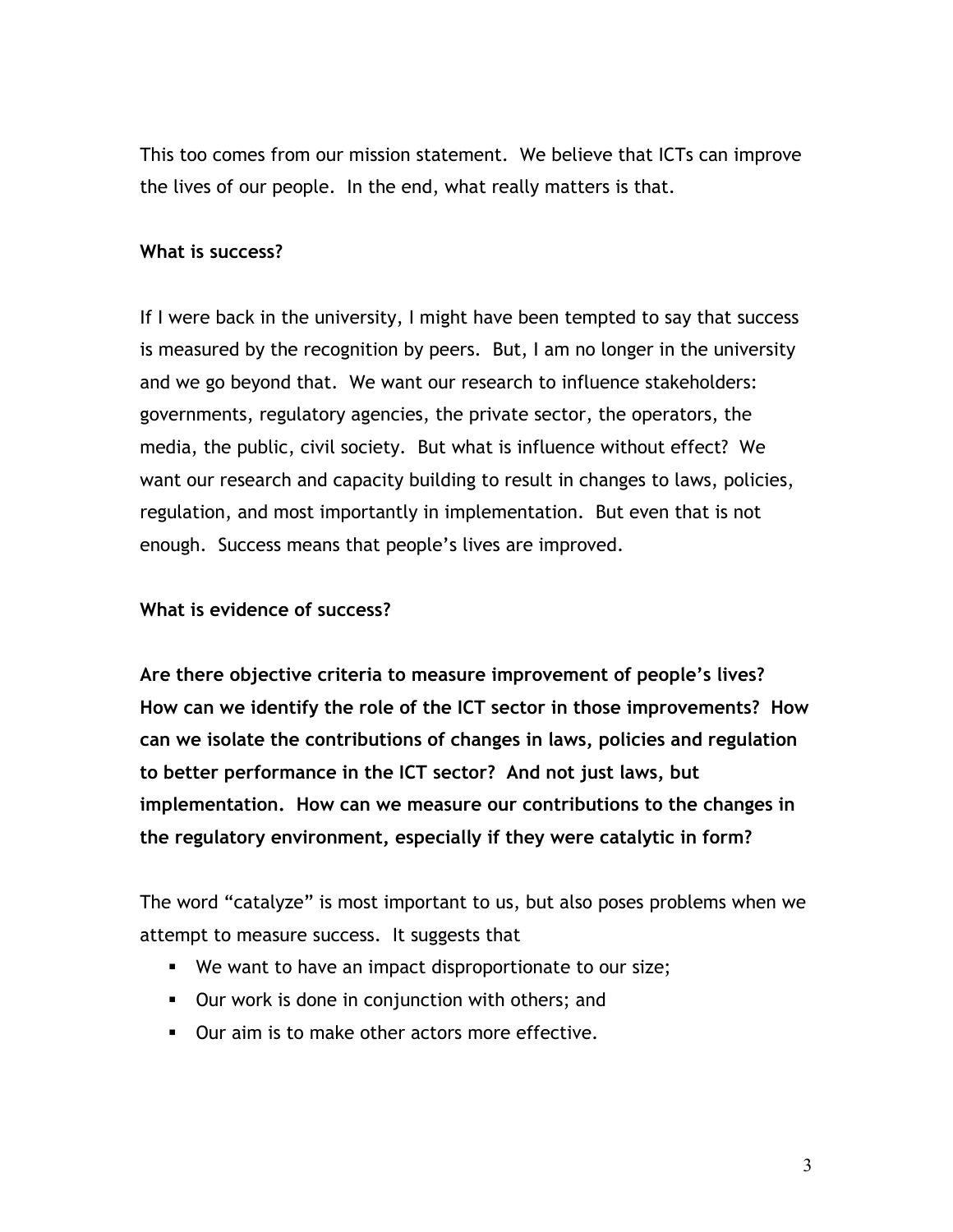Like catalysts in chemical reactions, we also wish to disappear once the reaction is complete!

"Building" appears simpler. There is no or little capacity; we build it; then there is more capacity. But it is not simple. Education is never linear. There is much that is catalytic about education or capacity building. If only I can claim all the credit for the achievements of my students!

Problems aside, we need to answer these questions, the best we can. Where do we start? From the important side: **How can we best understand the improvements in peoples' lives?** Asking people directly about how they use ICTs and why is not a bad start. We did an exploratory study in this area in 2005 which shows that people place great value on ICTs, evidenced by how much of their income they spend on it. We will do more.

Even if the relationship between improvements in people's lives and ICT sector performance cannot be precisely calculated, we can, and should, put efforts into understanding the performance of the ICT sector in multiple dimensions, the benefits of each of the sub-sectors including telecom as well as the benefits realized up the value chain in industries that use telecom and IT as inputs.

We have indicators, but they are not good enough. Take one of the simplest: the number of mobile customers. Do we have a common standard, even within one country? Does it include a prepaid user who has not used his SIM for three months, or for six? How do we count "lifetime" subscribers who don't make any calls? When one has to wonder whether new born babies are also carrying mobiles, will this indicator continue to make sense?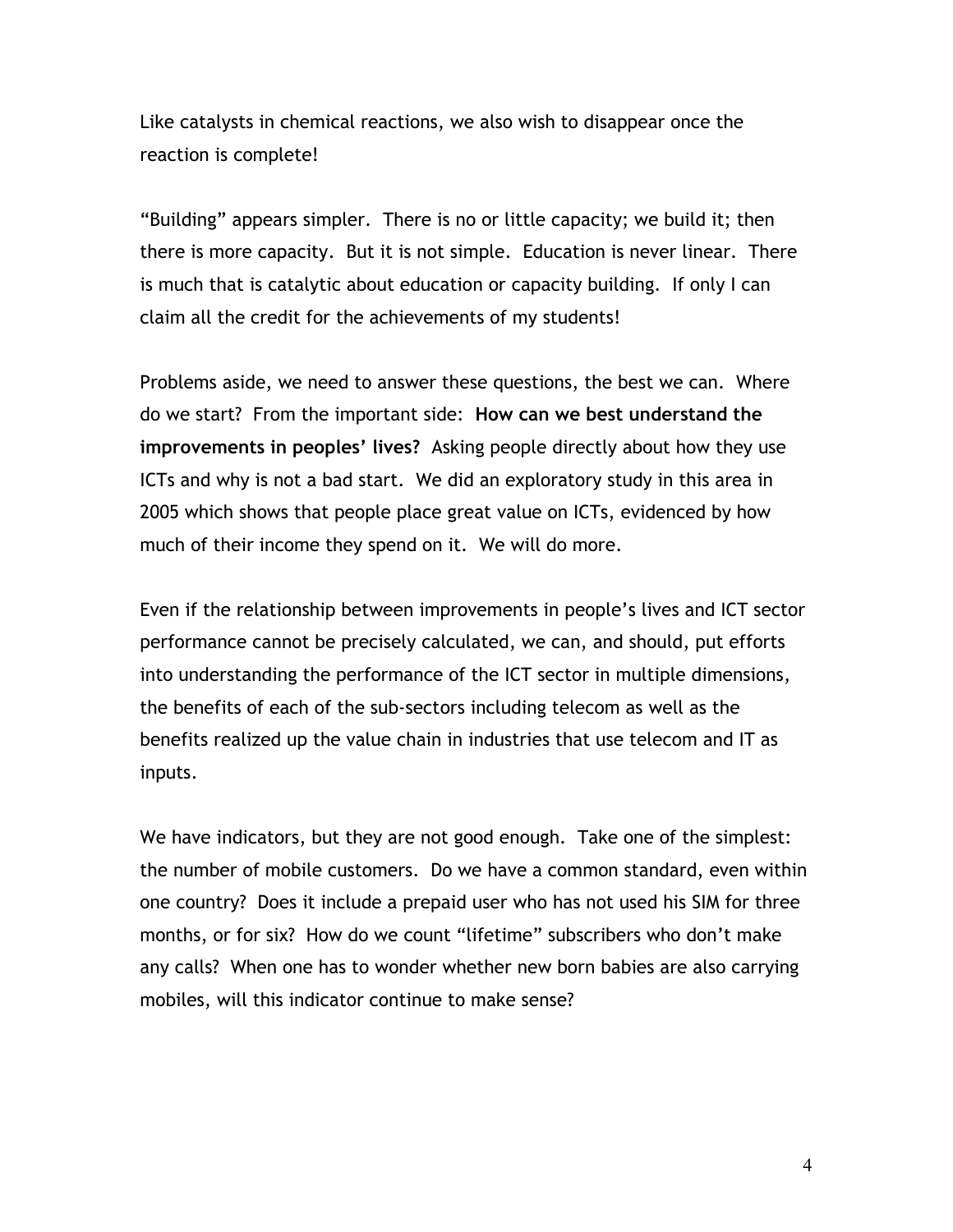In our preliminary work, we found that the more rational basket methodologies prices overturn common wisdom about the relative value of prepaid versus postpaid tariffs in India and Sri Lanka.

This Workshop is about developing common standards, frequencies, formats and procedures for supply-side indicators of this type. For this exercise to work, for the ensuing system to be sustainable, the participation and commitment of the operators, operator associations, the regulatory agencies, the government ministries, and others is essential.

In previous studies, we tried to document the relationship between investment in the telecom sector and regulation. More needs to be done in standardizing investment data and improving their quality. Regulation was a greater challenge. Some regulators, when criticized, blame the laws, the Minister or the courts. How do we unpack these multiple factors? How do we differentiate between laws and policies and their implementation?

Our solution was a perceptual instrument, described as Telecom Regulatory Environment, where we get informed observers to score regulatory performance on a five-point scale. Heterogeneity of the panel addresses the problem of bias. But the method can be criticized as being a study of perception of performance, rather than performance itself. But perception is reality, especially when it comes to investment, which is the key driver of increased connectivity and other performance measures. We will extend this study to six countries in 2006-07.

Now, of course, we come to the most difficult link in the causal chain: how do we measure our contribution; especially when we work in a multi-partner mode, in a catalytic fashion? I cannot claim to have an answer to this question, only that it is one that is always in the backs of our minds.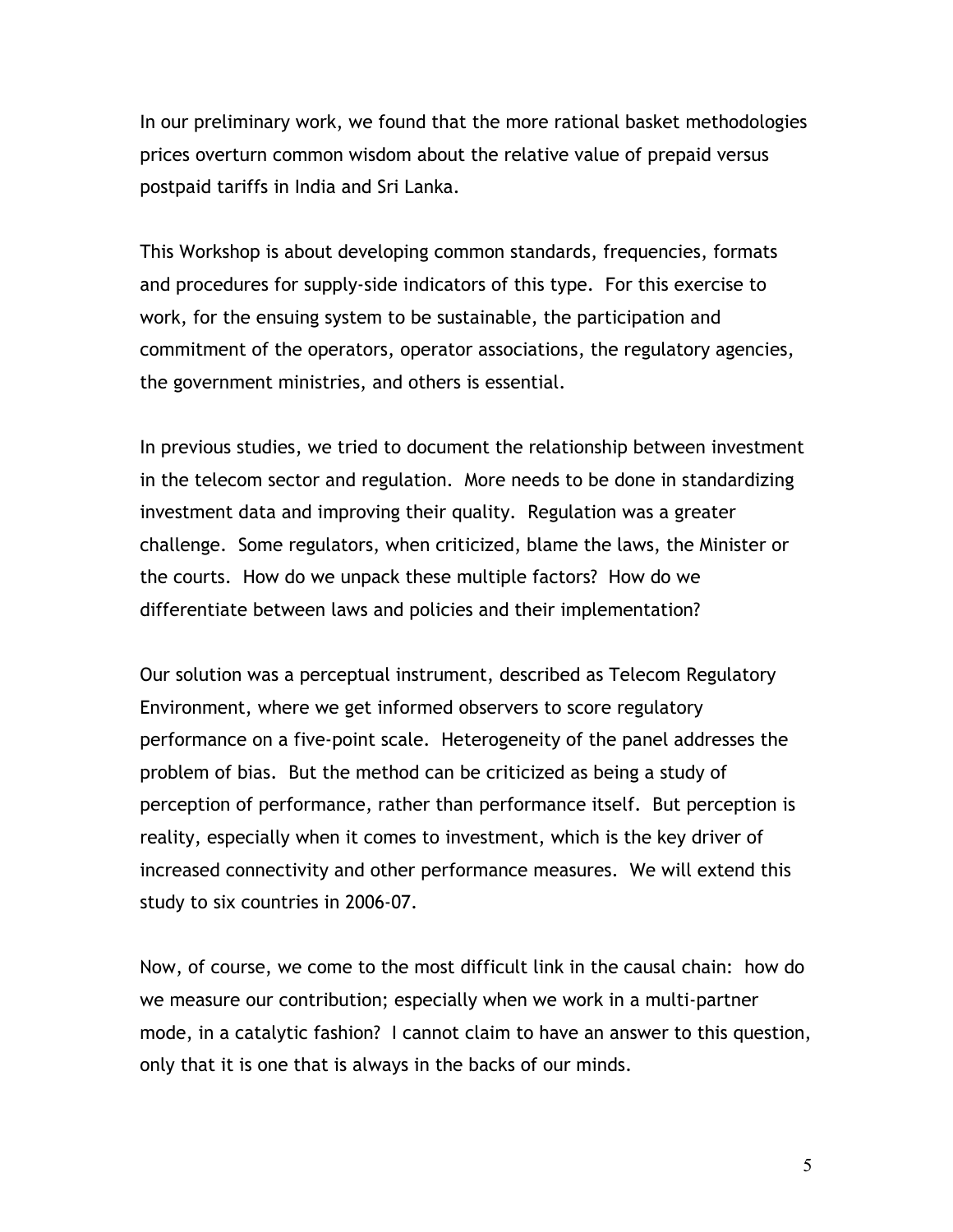I now conclude my brief comments.

I have the honor of introducing our keynote speaker, Shri Pradip Baijal, Chairman of the Telecommunications Regulatory Authority of India, our partner in the effort to improve the collection and use of ICT indicators.

As a keen observer of TRAI since its inception in 1997, I can without qualification say that the last three years under Shri Baijal's leadership have been golden. We have seen connectivity increase by leaps and bounds as prices came down. Regulatory efficacy increased because the government's unified licensing approach intended to escape the legal morass created by previous policy and regulatory decisions was complemented by Shri Baijal's nononsense, pragmatic approach. During his time, the energies of the operators went more to improving performance and making money than to dysfunctional legal and political maneuvers.

Prior to assuming duties as Chairman of TRAI in March 2003, Shri Baijal was the Secretary of the Ministry of Disinvestment. He was responsible not only for the frameworks of privatization that were put in place during that time, but also for privatizing one company every month. Talk about implementation!

It is with some sadness that I mention that this is one of Shri Baijal's valedictory events. He is retiring at the end of this month, at the end of a three-year term. But I have confidence that his good work will be continued. The country, the sector as well as TRAI have too much momentum.

As Former Singapore Prime Minister Lee Kuan Yew said in his 2005 Nehru lecture: "Since 1991, India has changed governments from Congress to BJP to Janata Dal to BJP, and back again to Congress. There have been six Prime Ministers. The pace of reforms has varied, but there has been no change in basic direction." If only we can this about all the countries represented here,